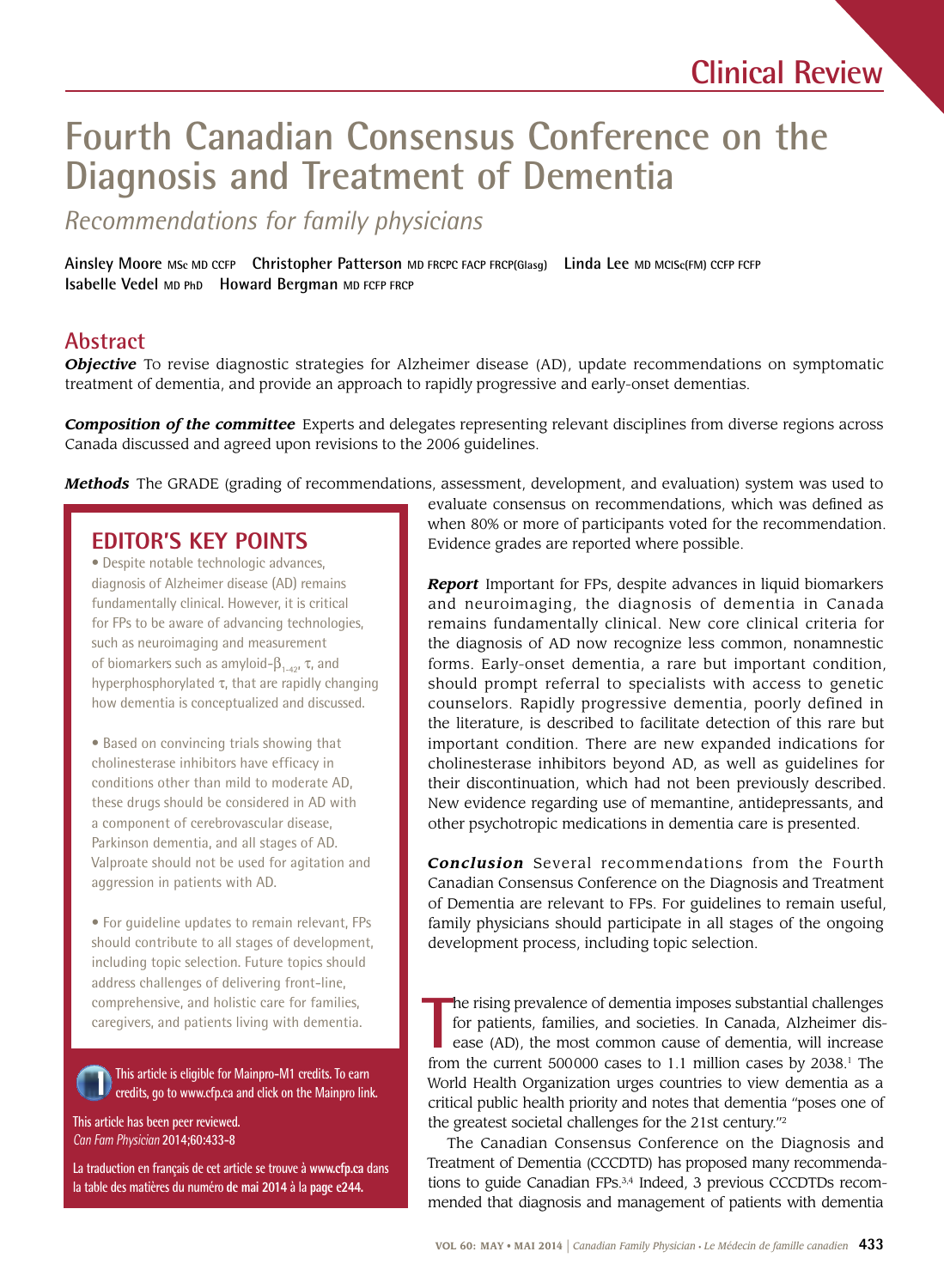and this remains implicitly valid.<sup>5</sup> Optimal use of these guidelines has been partly limited by lack of citizen, careshould mainly be the responsibility of primary health care giver, and FP participation in the guideline development process; scepticism regarding pharmaceutical sponsorship; and overly lengthy and complex guidelines.<sup>6,7</sup> The Fourth CCCDTD (CCCDTD4) has responded to many of these challenges, and the objective of this report is to summarize relevant recommendations for FPs from this conference. The intention is to provide a useful update informing Canadian FPs of recent advances in dementia care that are based on the best available evidence.

Several factors prompted the CCCDTD4. Dramatic advances in neuroimaging and use of biomarkers have stimulated new ways of conceptualizing AD even in the absence of clinical symptoms. In 2011, this compelled the US National Institute on Aging and the Alzheimer's Association (NIA-AA) to jointly propose new diagnostic criteria for research purposes.8-10 A catalyst for the CCCDTD4 was concern about migration of such investigations into clinical care before the diagnostic and prognostic values were known, and consideration of the substantial ethical and fnancial implications of premature clinical use. Therefore, an objective of the committee was to update the previous diagnostic approach to AD based on these considerations. Additional topics included updated evidence on memantine, antidepressants, and other psychotropic medications in dementia, and guidelines for managing early-onset dementias and rapidly progressive dementias (RPDs). The conference assembled in Montreal, Que, on May 4 and 5, 2012.

### **Composition of the committee**

An initial steering committee, composed of dementia experts in neurology, neuroimaging, biochemistry, geriatric medicine, biomedical ethics, and knowledge translation, convened in May 2011 to select topics, assign teams, and prepare background papers and preliminary recommendations for the full committee to review at the May 2012 conference.

 bioethics. Participants from Vancouver, BC; Calgary, Alta; At the conference, a broader group of disciplines was represented, including neurology, psychiatry, internal medicine, geriatric medicine, family medicine, clinical pharmacology, nuclear medicine, radiology, biochemistry, genetics, and London, Ont; Hamilton, Ont; Toronto, Ont; Montreal, Que; Quebec city, Que; and Halifax, NS, attended. Delegates from the Canadian Academy of Geriatric Psychiatry, the Canadian Geriatrics Society, the College of Family Physicians of Canada, and the Alzheimer Society of Canada also attended. A memory clinic patient was invited but did not attend.

*Sponsorship.* Residual funding designated for knowledge translation from the 2006 Third CCCDTD covered the costs of CCCDTD4. Although original sources of these funds included pharmaceutical companies, temporal separation

 mercial infuence on participant selection, topic choice, or (McMaster University in Hamilton), and Howard Chertkow and intended use of funds insured there was no compreparation of background papers and recommendations. Two observers each from Pfizer Canada and Novartis were invited to the conference, in recognition of their support for previous consensus conferences. In-kind support was provided by the Canadian Institutes of Health Research, the Canadian Dementia Knowledge Translation Network (www. [lifeandminds.ca](https://lifeandminds.ca)), and the offices of Drs Serge Gauthier (McGill University in Montreal), Christopher Patterson (McGill University).

### **Methods**

 strength of recommendations (strong or weak) and lev- (Appraisal of Guidelines for Research and Evaluation) The GRADE (grading of recommendations, assessment, development, and evaluation) system was used to evaluate consensus on recommendations and codify the els of evidence (A to  $C$ ).<sup>11</sup> Evidence grades are reported where possible. The process was guided by the AGREE Collaboration (20 of the 23 criteria were met).<sup>12</sup> Diagnostic criteria and definitions are presented in Box  $1.^{8 \cdot 10,13}$ 

Complete background articles and draft recommendations were posted to a password-protected website, accessible to all conference participants, for review and comment before the conference. Recommendations were modifed based on comments, revised, and posted for final online voting.

All participants had full access to the background articles and were encouraged to comment and vote on recommendations. Online voting closed 1 day before the conference. At the conference, each topic was briefy reviewed before formal voting on each recommendation took place. All participants (except for the 4 industry observers) voted.

Consensus was defined as 80% or more of participants voting for the recommendation.

### **Report**

The complete list of recommendations is published elsewhere.<sup>14,15</sup> Background papers providing the evidence and justifcation for each recommendation can be found at <www.cccdtd.ca>. Recommendations relevant to FPs are summarized in Box 2.

*New diagnostic criteria and defnitions.* The committee endorsed the 2011 NIA-AA criteria and defnitions for dementia, $8$  AD, $9$  and mild cognitive impairment (MCI) due to AD.10,15 Important for FPs, the diagnosis remains fundamentally clinical even with advancing technology designed to be used by health practitioners in all clinical settings without the use of advanced neuropsychiatric testing, neuroimaging, or cerebrospinal fuid (CSF) measures. While several changes to the core clinical criteria are based on advanced understanding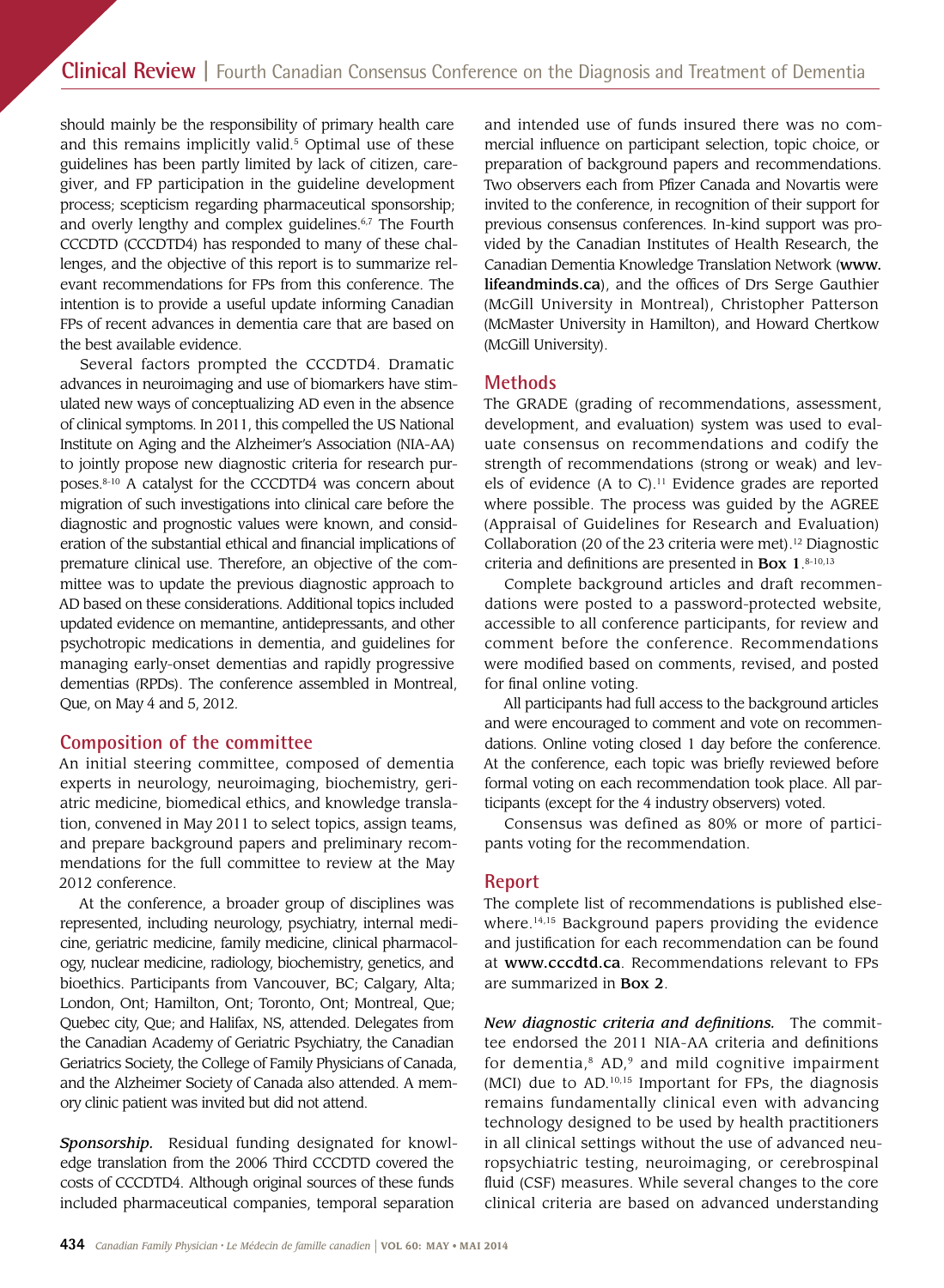### **Box 1.** Diagnostic criteria and definitions **Box 2.** Recommendations

Adoption of the criteria for all-cause dementia proposed by the NIA-AA working group in 20118

Adoption of the criteria for probable and possible AD proposed by the NIA-AA working group in 2011<sup>9</sup>

- Diagnostic criteria for probable AD
- -Probable AD is diagnosed when the criteria for dementia are met, and symptoms have a gradual onset over months to years, not suddenly over hours or days, and there is clear worsening of cognition. Additionally, the initial and most prominent cognitive deficits are usually amnestic (associated with impairment in learning and recall of recently learned information) or less commonly nonamnestic (when language deficits are most prominent, eg, word-finding difficulties). Deficits should also occur in other domains such as visuospatial abilities (face or object recognition) and executive function (reasoning, judgment, problem solving). The diagnosis of probable AD should not be applied when substantial concomitant cerebrovascular disease is present
- Diagnostic criteria for possible AD
- -A diagnosis of possible AD should be made when the criteria for AD are met (regarding the nature of cognitive deficits) but the disease follows an atypical course (eg, there is a sudden onset of cognitive impairment and cognitive decline is not gradual), or when criteria for AD are met but there is evidence of a mixed presentation, such as concomitant cerebrovascular disease, or the patient has clinical features of dementia with Lewy bodies, has another comorbidity (medical or neurologic), or is using medication that could have a substantial effect on cognition

Adoption of the criteria for MCI by the NIA-AA working group in 2011<sup>10</sup>

• MCI is diagnosed when there is concern regarding a decline in cognition reported by the patient, informant, or clinician, and there is objective evidence of cognitive deficits in 1 or more domains (typically memory) and most important there is preservation of independence in functional abilities. The differentiation of dementia from MCI rests on whether there is substantial interference in the ability to function at work or in usual daily activities. This is a clinical judgment. Further evaluation examines the pathogenesis of MCI, focusing on ruling out vascular, traumatic, and medical causes, and consideration of AD genetic factors

Adoption of the 2011 American Heart Association–American Stroke Association recommendations for the diagnosis of vascular cognitive impairment<sup>13</sup>

AD—Alzheimer disease, MCI—mild cognitive impairment, NIA-AA— National Institute on Aging and the Alzheimer's Association.

Neuroimaging

- In addition to previously recommended indications for structural imaging, a computed tomography scan or magnetic resonance imaging should be undertaken in the assessment of a person with cognitive impairment and unsuspected cerebrovascular disease, if it would change the clinical management
- When faced with amyloid test results obtained outside Canada, physicians should be very cautious in their interpretation. Used in isolation this test cannot diagnose AD or MCI, or differentiate normal from abnormal aging. Consultation with a dementia specialist familiar with this test is recommended. Advising patients against undertaking such investigations is also recommended Liquid biomarkers

• Measuring CSF amyloid- $\beta_{1-42}$  and  $\tau$  levels is not recommended for clinical practice

Early-onset dementia

- All patients with early-onset dementia should be referred to a memory clinic, preferably one with access to genetic counseling and testing when available
- Physicians should be sensitive to the special issues associated with early-onset dementia, particularly in regard to loss of employment and access to support services appropriate for that age group

RPD\*

- It is suggested that RPD be defned as a condition that develops within 12 months after the appearance of frst cognitive symptoms (grade 2C)
- After exclusion of delirium, it is suggested that individuals with suspected RPD be referred to physicians who are experienced with RPD and have access to the diagnostic facilities able to mount an organized and comprehensive diagnostic process (grade 2C)
- For individuals with AD, it is suggested that a decline of 3 or more points on the MMSE in 6 months, which identifes a group with a worse prognosis, is a signal to explore comorbid conditions and review pharmacologic management (grade 2B)

 of delirium or serious depression) remain unchanged. cognitive defcit in patients with AD. Although much of typical clinical manifestations, the essential features ability to learn new information and recall recently (an acquired disorder of diffuse cognitive defcits, suf- learned information). The new defnitions also recogficient to interfere with daily function in the absence nize that memory impairment is not always the primary The diagnosis of the most common form of AD (amnes- less common, there are several nonamnestic presentic) is characterized by defcits in episodic memory (the tations involving the pathophysiologic process of AD.

AD—Alzheimer disease, CSF—cerebrospinal fuid, MCI—mild cognitive impairment, MMSE—Mini-Mental State Examination, RPD—rapidly progressive dementia.

<sup>\*</sup>Grade 1A is a strong recommendation based on high-quality evidence; grade 1B is a strong recommendation based on moderatequality evidence; grade 2A is a weak or conditional recommendation based on high-quality evidence; grade 2B is a weak or conditional recommendation based on moderate-quality evidence; and grade 2C is a weak or conditional recommendation based on low- or very lowquality evidence.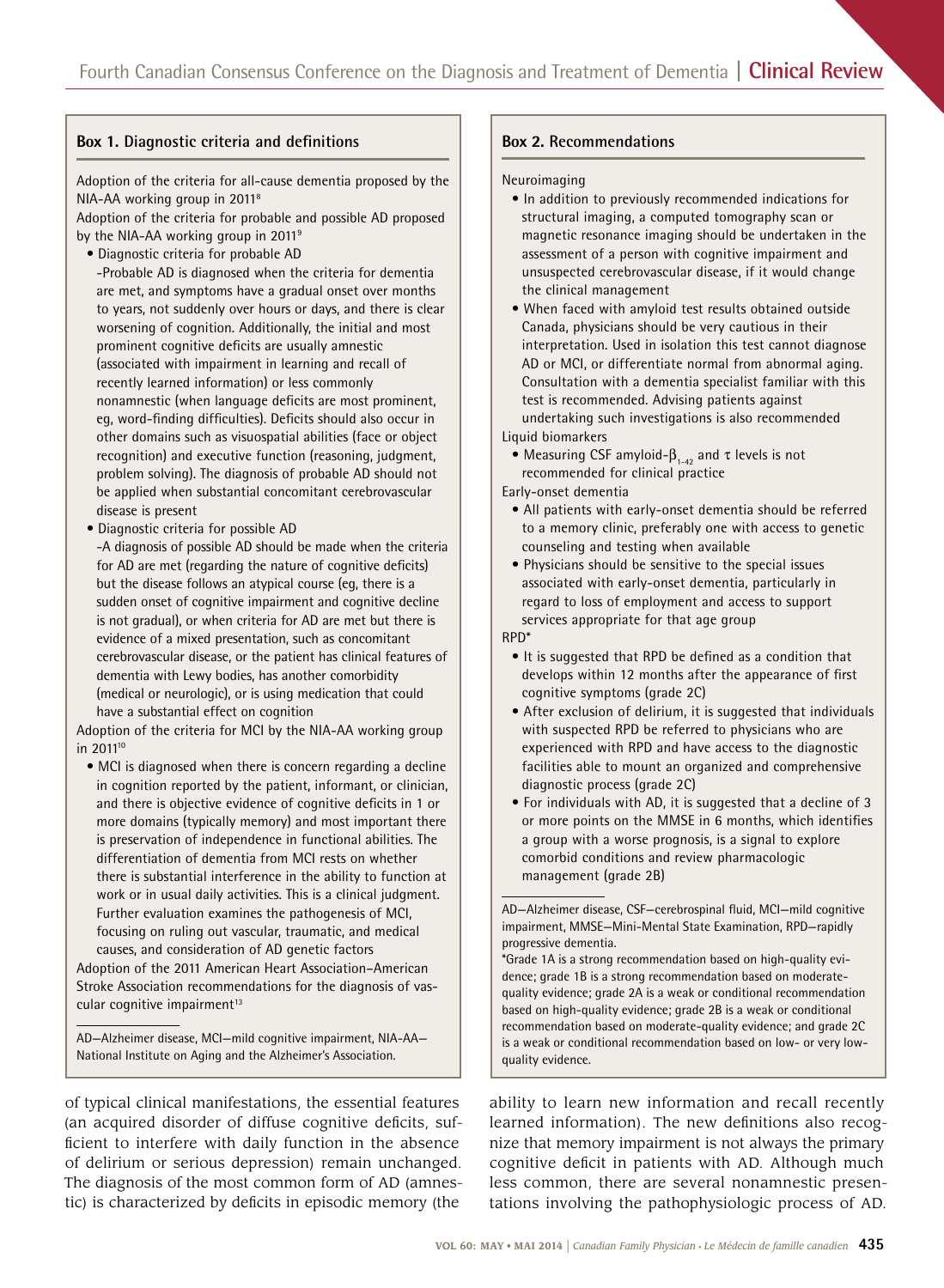Nonamnestic forms of AD might include deficits in language, visuospatial abilities, and executive functioning, and diagnosis requires that these defcits occur in at least 2 domains.

Research defnitions and criteria, incorporating biomarkers such as CSF levels of amyloid- $β_{1-42}$ , τ, and hyperphosphorylated  $\tau$ , and neuroimaging of cerebral amyloid, were endorsed with the recommendation that they remain within the research arena. The NIA-AA term *preclinical AD*, referring to cognitively normal individuals with abnormal brain amyloid levels (detected either by positron emission tomography scan or CSF measurement) was rejected as premature.9 The NIA-AA diagnostic criteria for MCI due to AD was cautiously recommended for use in specialized clinical [practice.10](https://practice.10) The 2011 American Heart Association–American Stroke Association recommendations for the diagnosis of vascular cognitive impairment were also [endorsed.13](https://endorsed.13) 

*Neuroimaging.* Although neuroimaging is not required in all persons with cognitive impairment, consistent with previous recommendations, it is indicated in many patients presenting to FPs. Of relevance to FPs is the additional indication for structural neuroimaging: a computed tomography scan or magnetic resonance imaging is indicated in the assessment of a person with cognitive impairment *if the presence of unsuspected cerebrovascular disease would change clinical management.* 

Positron emission tomography metabolic amyloid imaging (using fudeoxyglucose F 18), functional magnetic resonance imaging, and magnetic resonance spectroscopy are intended only for specialized clinical and research settings.

Important for FPs, when faced with results of such investigations obtained outside of Canada, the CCCDTD4 advised extreme caution with interpretation, as used in isolation these tests cannot diagnose AD or MCI, or differentiate normal from abnormal aging. Consultation with a dementia specialist familiar with the imaging technique is recommended.

sage for FPs is that measurement of CSF amyloid- $\beta_{_{1\text{-}42}}$ *Liquid biomarkers.* The discovery that CSF levels of amyloid- $β_{1-42}$  are lower in persons with AD has led to numerous measurement studies of this protein in individuals at different stages of dementia. In contrast, CSF levels of  $\tau$  and hyperphosphorylated  $\tau$  are elevated in persons with AD and other neurologic conditions. While these are important developments, the practical mesand  $\tau$  has no clinical utility in Canada, although it is part of observational and therapeutic research protocols.

*Early-onset dementia.* Dementia that has an onset before the age of 65 years presents unique challenges. Because it is a rare condition, most specialists, other than those with expertise in dementia, will seldom see these patients. In the case of early-onset AD, autosomal-dominant genetic

 might be implicated and the issues of genetic counselmutations (presenilin 1 and 2, amyloid precursor protein) ing and testing are weighty. Onset of symptoms while the person is still in the work force raises important issues around continued employment, caregiving, insurance, disability benefts, and pensions.

 The practical message for FPs is that given the rarity Family physicians should also be sensitive to the speof the condition, all patients with early-onset dementia should be referred to specialists with advanced expertise in this area and with access to genetic counseling and testing if possible. This augments previous recommendations regarding criteria for referral to specialists.<sup>5</sup> cial issues associated with early-onset dementia, particularly regarding loss of employment and access to support services appropriate for that age group.

 ease is a prominent cause (and a mandatory reportable *Rapidly progressive dementia.* Rapidly progressive dementia is a rare condition with a large number of possible causes. Rapidly progressive dementia has been poorly defned in the literature. Although Creutzfeldt-Jakob discondition in Canada), care must be taken to identify potentially treatable conditions such as unsuspected vascular disease, reversible structural pathogenesis (26% of RPDs), infections, and immunologically mediated disorders.<sup>12</sup> Drawing on evidence from case series, a standard defnition and an approach to investigation were proposed.

The main message for FPs is that RPD is a condition that develops within 12 months after the appearance of the frst cognitive symptoms. Individuals suspected of having RPD should be referred in a timely fashion to physicians who are experienced with RPD, have access to diagnostic facilities, and are able to organize comprehensive diagnostic investigations.

*Symptomatic treatment.* Pharmacologic updates for symptomatic treatment were recommended for AD, Parkinson dementia, depression, agitation, and aggression in AD.

Based on convincing trials showing that cholinesterase inhibitors (ChEIs) have efficacy in conditions other than mild to moderate AD, these drugs should be considered in AD with a component of cerebrovascular disease (the most common type of mixed-pathogenesis dementia), Parkinson dementia, and all stages of AD. These drugs are not recommended for pure vascular dementia (an uncommon condition) or for treating neuropsychiatric symptoms. There is no clear evidence that one ChEI is more effcacious than another, so the choice should be based on other factors. While combination therapy with ChEIs and memantine is rational, based on their different mechanisms of action and safety in combination, there is no clear beneft to this combination. Guidelines are suggested for withdrawal of ChEIs. Adverse events are primarily associated with gastrointestinal side effects, as well as headache and dizziness with memantine<sup>16</sup> (Box 3).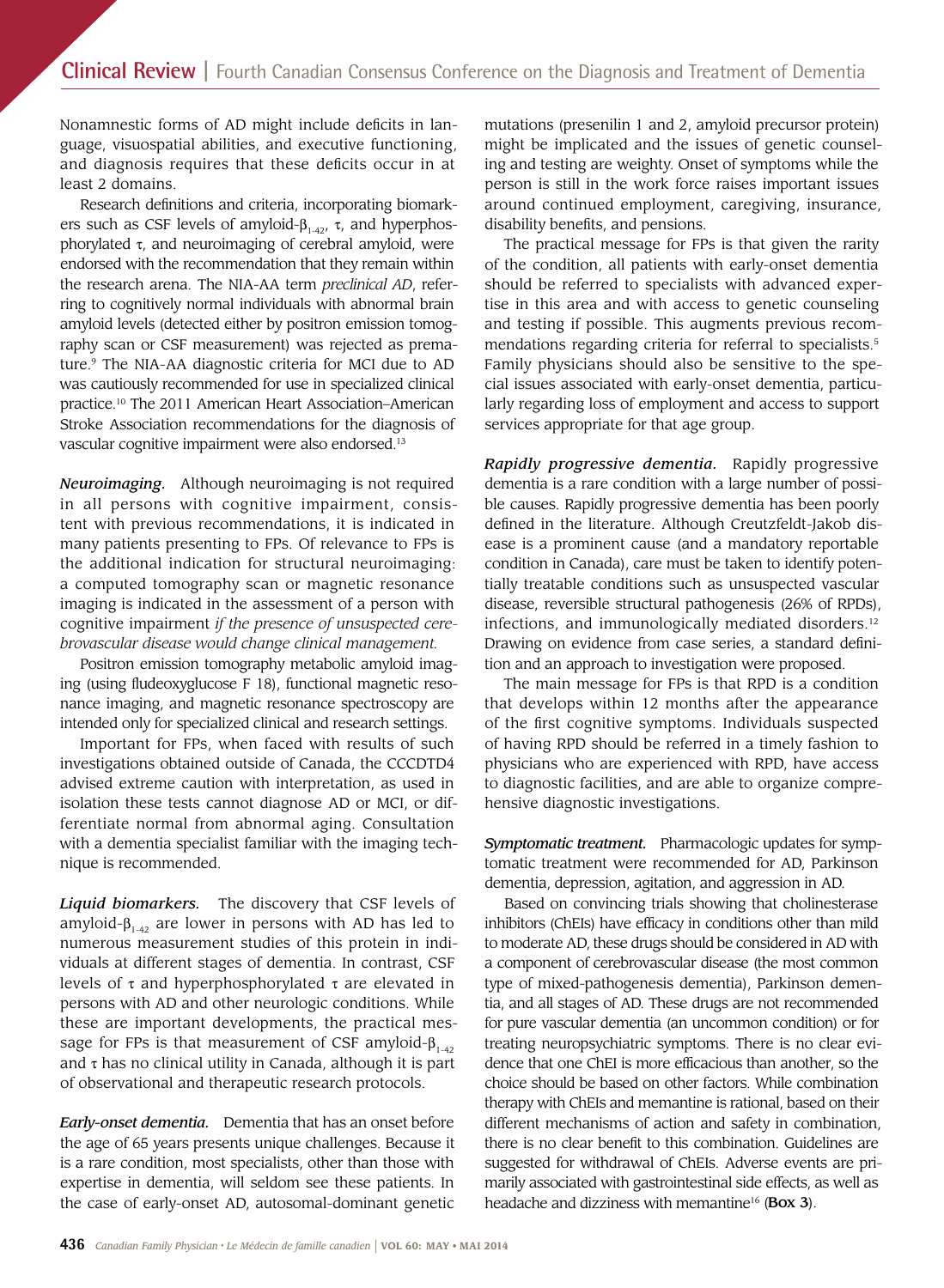**Box 3. Symptomatic treatment:** *Grade 1A is a strong recommendation based on high-quality evidence; grade 1B is a strong recommendation based on moderate-quality evidence; grade 2A is a weak or conditional recommendation based on high-quality evidence; grade 2B is a weak or conditional recommendation based on moderate-quality evidence; and grade 2C is a weak or conditional recommendation based on low- or very low-quality evidence.* 

#### Pharmacologic treatment

- Many cases of dementia have more than one condition contributing to causation, most commonly a combination of AD with other brain pathology. Management should be based on those diagnoses that are believed to be the predominant contributing causes (grade 1B)
- ChEIs are recommended as a treatment option for AD with a component of cerebrovascular disease (grade 1B)
- ChEIs are recommended as a treatment option for dementia associated with Parkinson disease (grade 1A)
- All 3 ChEIs have demonstrated effcacy for mild to severe AD. A trial of a ChEI is recommended for most patients with AD (grade 1A)
- There is insuffcient and inconsistent evidence on which to make a recommendation either for or against the use of the currently available ChEIs for the treatment of vascular dementia (grade 2B)
- Direct comparisons do not suggest differences between ChEIs (grade 2B). Selection of which agent to use will be based on adverse effect profle, ease of use, familiarity, and differences between the agents in their pharmacokinetics and other mechanisms of action
- Combination therapy of a ChEI and memantine is rational (as the medications have different mechanisms of action) and appears to be safe, but there is insuffcient evidence to recommend for or against this combination (grade 2B)
- Because of increasing central and peripheral cholinergic stimulation, ChEIs might
- -increase the risk of gastrointestinal bleeding, particularly in patients with ulcer disease or those taking anti–infammatory drugs; -less commonly produce bradycardia or heart block in patients with or without cardiac impairment;
- -exacerbate asthma or other pulmonary disease;
- -cause urinary outflow obstruction;
- -increase risk of seizures; or
- -prolong the effects of succinylcholine (muscle relaxant)
- A trial of antidepressant medications could be considered if the patient has an inadequate response to nonpharmacologic interventions or has a major depressive disorder, severe dysthymia, or severe emotional lability (grade 2A)
- Valproate should not be used for agitation and aggression in AD (grade 1A)
- There is no good evidence to recommend for or against the use of ChEIs or memantine for the treatment of neuropsychiatric symptoms (grade 2B)
- Nonpharmacologic interventions for agitation and aggression in dementia include recognition and management of potentiating factors (medical, psychiatric, mediations, environmental)
- Risperidone, olanzapine, and aripiprazole should be considered for severe agitation, aggression, and psychosis associated with dementia where there is risk of harm to the patient or others. The potential beneft of all antipsychotic medications must be weighed against the substantial risks such as cerebrovascular adverse events and mortality (grade 2A)
- Currently, there is insuffcient evidence to recommend for or against the use of quetiapine in the management of severe agitation, aggression, and psychosis associated with dementia (grade 2B)
- There is insuffcient evidence to recommend for or against the use of selective serotonin reuptake inhibitors or trazodone in the management of agitated patients (grade 2B)
- Discontinuation of ChEIs
	- Because of known side effects and drug costs of continuing therapy, discontinuation of ChEIs should be considered and balanced against possible worsening of cognitive function and greater functional impairment (grade 2B). It is suggested that ChEIs be discontinued when the following are relevant:
	- -The patient, caregiver, or substitute decision maker decide to stop ChEIs after being apprised of the risks and benefts of continuation and discontinuation
	- -The patient is nonadherent and continued prescribing would be useless
	- -The patient's rate of cognitive, functional, or behavioural decline is greater on treatment compared with that before being treated -The patient experiences intolerable side effects that are defnitely or probably related to the ChEI
	- -The comorbidities of the patient make continued use of the agent unacceptably risky or futile (eg, terminal illness) -The patient's dementia progresses to a stage (eg, Global Deterioration Scale stage 7) where there would be no meaningful benefit from continued therapy
	- It is suggested that the dose be tapered before stopping the agent. If discontinued because of perceived lack of effectiveness, it is recommended that the patient be monitored over the next 1-3 mo for evidence of an observable decline. If this occurs, it is suggested that reinstating therapy be considered (grade 2C)

AD—Alzheimer disease, ChEI—cholinesterase inhibitor.